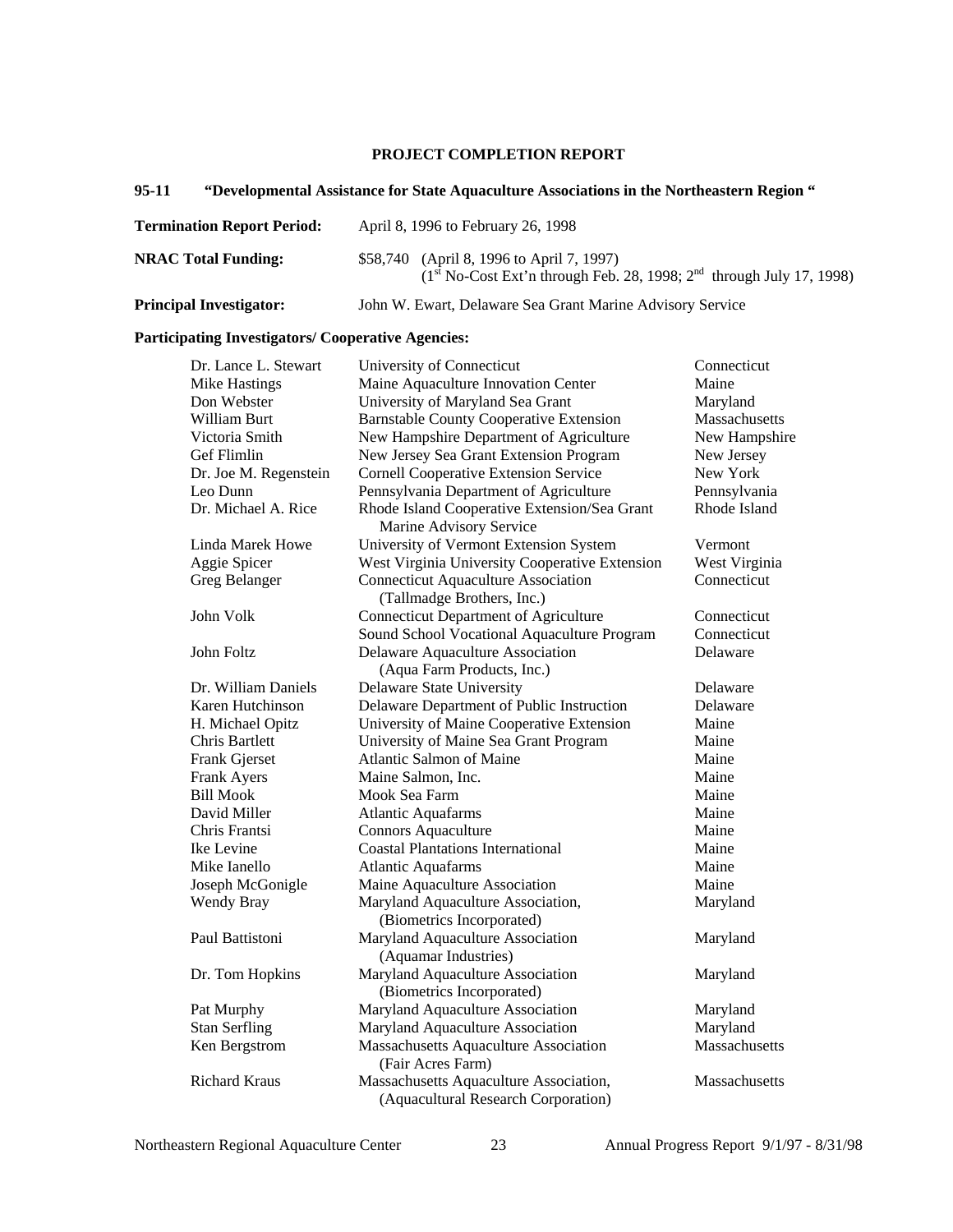| Richard Nelson         | Massachusetts Aquaculture Association<br>(Cotuit Oyster Company)         | Massachusetts |
|------------------------|--------------------------------------------------------------------------|---------------|
| Karl Rask              | Massachusetts Aquaculture Association                                    | Massachusetts |
|                        | (Cape Cod Resource)                                                      |               |
| Gordon Wilder          | New Hampshire Aquaculture Association                                    | New Hampshire |
| <b>Brian Doyle</b>     | University of New Hampshire Sea Grant Ext'n                              | New Hampshire |
| Roland Barnaby         | University of New Hampshire Sea Grant Ext'n                              | New Hampshire |
| Richard Langan         | University of New Hampshire                                              | New Hampshire |
| <b>Harold Bickings</b> | Aquaculture Technology Program, Cumberland<br><b>County College</b>      | New Jersey    |
| Walter J. Canzonier    | New Jersey Aquaculture Association                                       | New Jersey    |
| Tim Jacobsen           | Aquaculture Technology Program, Cumberland<br><b>County College</b>      | New Jersey    |
| Dr. John N. Kraeuter   | New Jersey Fisheries & Aquaculture Technology<br><b>Extension Center</b> | New Jersey    |
| George W. Mathis       | New Jersey Aquaculture Association<br>(Mathis and Mathis Enterprises)    | New Jersey    |
| John Maxwell           | New Jersey Shellfisheries Association                                    | New Jersey    |
| Linda O'Dierno         | New Jersey Department of Agriculture                                     | New Jersey    |
| <b>Randy Trivette</b>  | New Jersey Department of Education                                       | New Jersey    |
| <b>Stewart Tweed</b>   | <b>Rutgers Cooperative Extension Service</b>                             | New Jersey    |
| Jerry Zodl             | New Jersey Aquaculture Association                                       | New Jersey    |
| David Morehouse        | New York State Aquaculture Association<br>(Morehouse Bait Farm)          | New York      |
| Norman Soule           | New York State Aquaculture Association                                   | New York      |
|                        | (Cold Spring Harbor Fish Hatchery & Aquarium)                            |               |
| <b>Brent Blauch</b>    | Pennsylvania Aquaculture Association<br>(Susquehanna Aquacultures, Inc.) | Pennsylvania  |
| Richard Colantuno      | <b>National Trout Farmers Assn</b><br>(Limestone Springs Trout Company)  | Pennsylvania  |
| <b>Charles Conklin</b> | Pennsylvania Aquaculture Association<br>(Big Brown Fish Hatchery)        | Pennsylvania  |
| Gary Reddinger         | Pennsylvania Trout Farmers Association<br>(Cherry Valley Trout Farm)     | Pennsylvania  |
| Dr. Thomas Zeigler     | Pennsylvania Aquaculture Association<br>(Zeigler Bros., Inc.)            | Pennsylvania  |
| Dr. Robert Rheault     | Ocean State Aquaculture Association<br>(Moonstone Oysters)               | Rhode Island  |
| Roger Clapp            | Vermont Department of Agriculture, Food &<br><b>Markets</b>              | Vermont       |
| <b>Shirley Coleman</b> | Vermont Aquaculture Association<br>(Green Mountain Trout Farms)          | Vermont       |
| Doug Grimes            | West Virginia Aquaculture Association                                    | West Virginia |
| <b>Stephen Haines</b>  | West Virginia Aquaculture Association                                    | West Virginia |
| Dennis Pitzer          | West Virginia Aquaculture Association                                    | West Virginia |
| Rob Nichols            | West Virginia Department of Agriculture                                  | West Virginia |
| <b>Bill Warnick</b>    | West Virginia Department of Agriculture                                  | West Virginia |
| Ron Widmyer            | West Virginia Aquaculture Association<br>(Federal Hill Trout Farm)       | West Virginia |
|                        |                                                                          |               |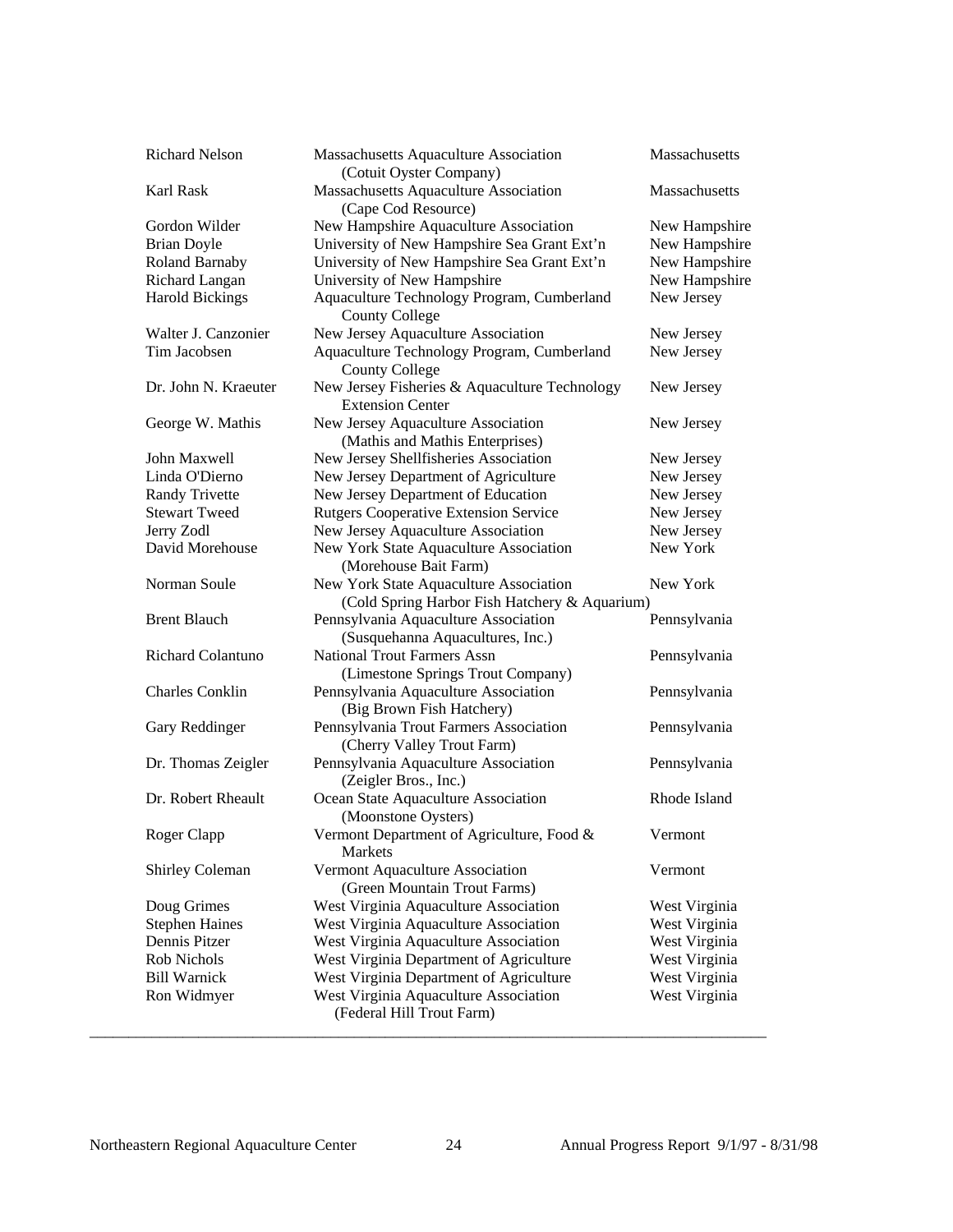## **Background:**

At the biennial Northeastern Regional Aquaculture Center (NRAC) industry summit held in Providence, Rhode Island on February 22, 1994, issues related to regulations, fish health, waste management, bird predation, quality assurance and marketing were identified as high priorities for additional research. Industry concerns with regard to the development of state aquaculture associations (a non-researchable topic) emerged as the Summit's highest priority. The consensus among industry representatives at the Summit was that Association sponsored educational activities to give regulatory agency personnel and the public an accurate perception of the economic and environmental costs/benefits of aquaculture are an essential prerequisite to effecting state policy changes.

To assist the industry associations, the NRAC 1993/96 Regional Extension Project (REP) (NRAC project 95- 3) organized a Northeast Aquaculture Industry Association Workshop in Boston, Massachusetts on March 15, 1995. The purpose of the workshop was to identify options and determine the best means for industry, extension and the NRAC program to work together to address industry's top 1994 Summit priority. Invited industry representatives (association presidents or officers) from each state were accompanied by a supporting institutional representative (the extension contact or aquaculture coordinator) from their state to promote team building and problem solving at the local level. Representatives from the USDA Aquaculture Office (Drs. Hank Parker and Gary Jensen) were also in attendance and contributed to the discussion.

The need for statewide educational programming through activities such as information booths or displays at public venues, newsletters, seminars, tours/demonstrations and association meetings (open to the public) featuring guest speakers was determined to be a common theme. Workshop participants agreed to form an Industry/Extension Work Group to develop a proposal to request additional support from NRAC for state specific educational efforts. The proposal was submitted as an addendum to the 1993/96 REP "Development of a Northeastern Regional Aquaculture Extension Network". All twelve state aquaculture associations in the northeastern region, working with their extension contact(s), the Aquaculture Coordinator and other agency personnel in their states, participated in the development of the project plan of work.

# **Project Objective:**

This proposed addendum expanded Objective 1. of the 1993/96 REP is to:

"Develop educational programs on priority topics identified by industry" - to include additional issue oriented educational activity at the state and local level.

The revised objective was to:

Develop regional educational programs on current topics identified by industry and assist state associations with educational outreach on local priority issues.

# **Anticipated Benefits:**

A shared priority and specific goal of the USDA Regional Aquaculture Centers is to promote privatepublic sector team building to advance development of the northeast aquaculture industry. One avenue to accomplish this goal involves the active involvement of Cooperative Extension and the Sea Grant Advisory Service personnel to work with regional industry to facilitate communication and cooperation among industry, researchers, state regulatory agencies and the public. The Northeastern Regional Aquaculture Center's support for state aquaculture association development has helped to improve the organization and function of state industry groups at the local level, has increased state and local public outreach and education activities and has promoted additional regional industry/extension interaction and collaboration**.** 

# **Principal Accomplishments:**

Outreach efforts developed and carried out by the membership of individual state aquaculture associations with the assistance of their state extension contacts included seminars, workshops, inservice teacher training sessions, tours of commercial facilities, invited technical speakers at annual state association conferences and other public meetings, operation of information/display booths at state fairs and other public venues and publications such as conference abstracts, association brochures and fact sheets, topic oriented newsletters (special editions), videos and Internet home pages. Collectively, these activities have educated and informed a large and diverse audience about different aspects of the aquaculture industry in the northeastern region.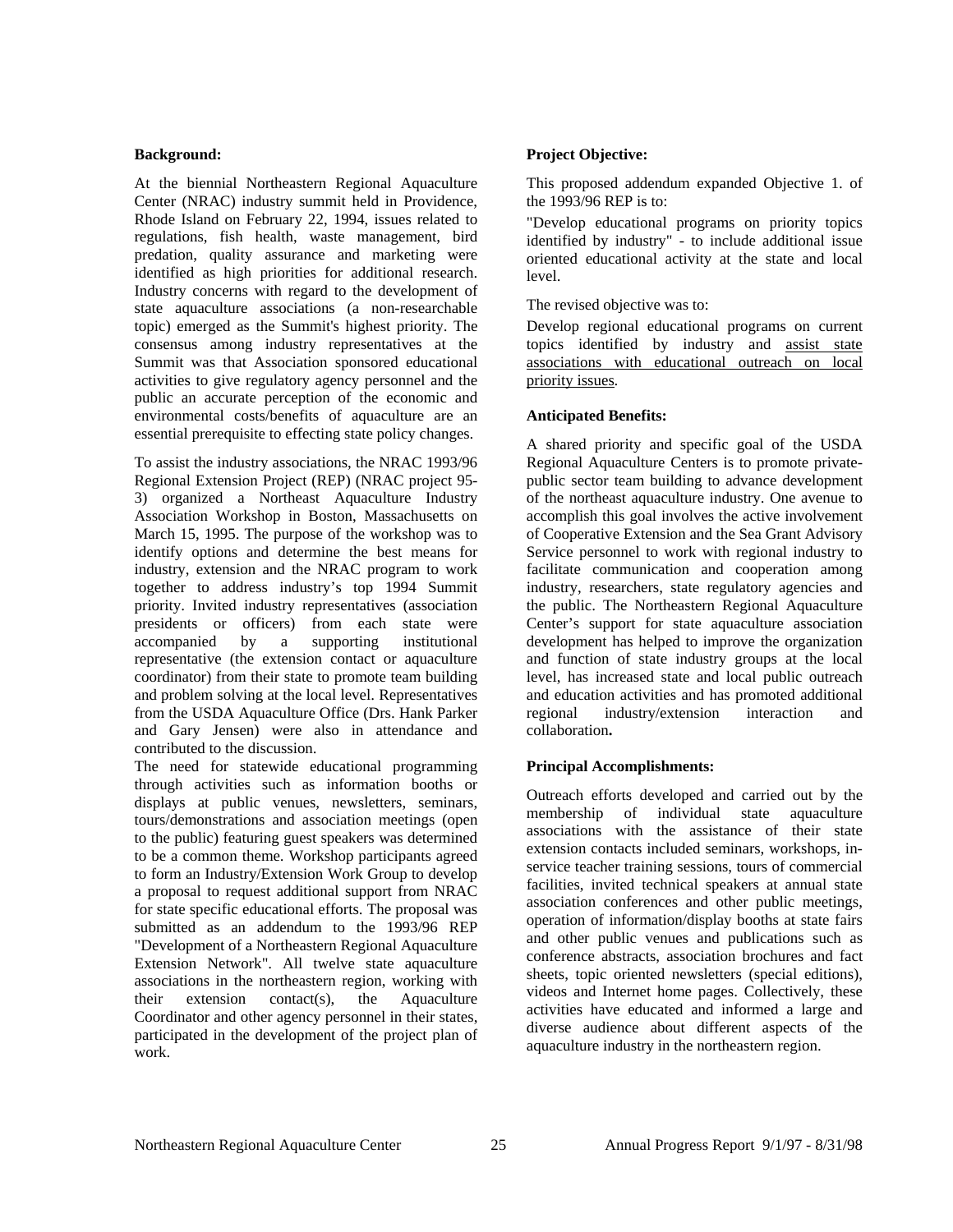#### **Impacts:**

The active participation of 12 northeastern aquaculture industry associations at public events within their respective states served to educate public and private sector audiences about the contribution of aquaculture to the state's economy and the management of aquatic resources. The largest week long public venues drew up to 250,000 attendees.

Educational programs, speaker support, information displays, tours and other related project activities planned and carried out by the membership of the state associations increased industry organization and participation in educational programming and outreach at the state/local level.

Project support for invited guest speakers at industry association meetings and other public venues provided opportunities to educate legislators, resource managers, other policy makers and the public about important current topics or issues affecting the aquaculture industry.

Participation of regional extension personnel as collaborators and supporting institutional representatives strengthened industry-extension relations and promoted team building and problem solving at the local level.

Regional extension assistance to develop individual plans of work for state industry associations responded to a top 1994 Industry Summit priority.

## **Recommended Follow-Up Activities:**

As a result of this project, additional association plans of work were developed and included in the second year of the NRAC regional extension project "Northeastern Regional Aquaculture Extension Network" (NRAC project 97-1).

# **Summary Of Publications And Other Outreach Activities:**

## **Brochures/Fact Sheets**

**New Hampshire Aquaculture: Farming Fish in New Hampshire**. New Hampshire Aquaculture Association and New Hampshire Department of Agriculture Markets & Food. Concord, NH. (Appendix Item #1)

**Pennsylvania Aquaculture Highlights**. Pennsylvania Aquaculture Association. Harrisburg, PA. 1 p. (Appendix Item #1A)

**Pennsylvania Aquaculture Association Member Locations.** (Map). Pennsylvania Aquaculture Association. Harrisburg, PA. 1 p. (Appendix Item #1B)

#### **Newsletters (Special Editions)**

**QPX Advisory Bulletin**. Ocean State Aquaculture Association Special Pub. May 24, 1996. 4 p. (Appendix Item #2)

**Economic Development Issue**. Ocean State Aquaculture Association Special Pub. #97:1. Jan. 23 1997. 12 p. (Appendix Item #3)

**Resources for Educators Using Aqua-culture as a Learning Tool**. Ocean State Aquaculture Association Special Pub. #97:2. Mar. 14, 1997. 4 p. (Appendix Item #4)

#### **Internet Home Pages**

**Delaware Aquaculture Association Home Page** <http://darc.cms.udel.edu/DAA/daa.html> (Appendix Item #5)

## **West Virginia Aquaculture Association Home Page**

<http://web.mountain.net/~cybrtimes/wvaquaculture/ index.html> (Appendix Item #6)

## **Videos**

**Is Aquaculture for You?** 1998. Vermont Aquaculture Association and the University of Vermont Extension System. (15 minutes). (Appendix Item #6A)

**Starting a Fee Fishing Business**. 1998. Vermont Aquaculture Association and the University of Vermont Extension System. (11 minutes). (Appendix Item #6B)

#### **Educational Programs/Guest Speakers**

#### **\*\*Delaware Aquaculture Association\*\***

**In-Service Training Workshop for Vocational Agriculture Faculty and Technology Faculty**. Delaware State University, Dover, DE. Jun. 19, 1997.

## **\*\*Maine Aquaculture Association\*\***

**Workshop on the Suspension Culture of Mussels**. Ellsworth, ME. Jun. 11, 1996.

**1996 Annual General Meeting of the Maine**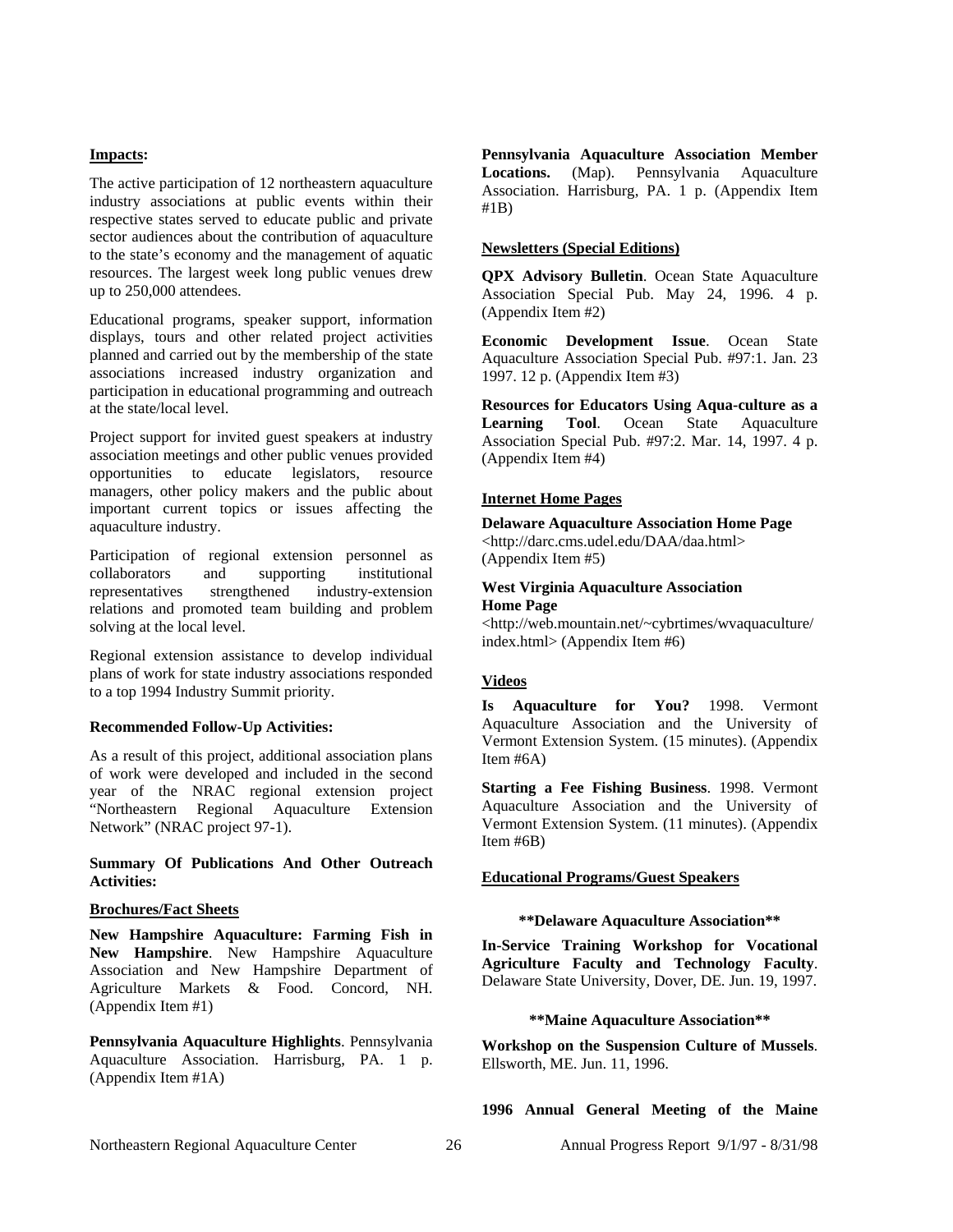**Aquaculture Association**. Hancock Point, ME. Jun. 24, 1996.

**5th Annual New England Farmed Fish Health Workshop**. Eastport, ME. Apr. 4, 1997. (Appendix Item #6C)

**Meeting of Shellfish Farmers and Researchers**. Walpole, ME. Nov. 18, 1997.

**\*\*Maryland Aquaculture Association\*\***

**Marketing Fisheries and Aquaculture Products.**  East Coast Commercial Fishermen's and Aquaculture Trade Expo. Ocean City, MD. Feb. 1, 1998.

**Striper 2000: a Conference on Technological Advances in the Culture of Striped Bass and its Hybrids**. University of Maryland, College Park, MD. Jun. 5-6, 1998. (Appendix Item #7)

## **\*\* Massachusetts Aquaculture Association\*\***

**Hard and Soft Shell Clam Workshop.** Yarmouth, MA. Apr. 6, 1996. (Appendix Item #7A)

**Oyster Workshop.** Yarmouth, MA. May 4, 1996. (Appendix Item #7B)

**Building a Consensus Among Massachusetts Finfish and Shellfish Growers.** West Dennis, MA. Dec. 16, 1997...

#### **\*\*New Hampshire Aquaculture Association\*\***

Aquaculture Initiatives for New Hampshire. 14<sup>th</sup> Annual Farm & Forest Expo. Manchester, NH. Feb. 1997. (Appendix Item #8)

**1998 New Hampshire Aquaculture Association Annual Meeting.** 15<sup>th</sup> Annual Farm & Forest Expo. Manchester, NH. Feb. 1998.

#### **\*\*New Jersey Aquaculture Association\*\***

**The New Jersey Aquaculture Association Annual Conference**. Egg Harbor City, NJ. Dec. 2, 1995. (Appendix Item #9)

**Aquaculture IX, Water Re-Use Systems and Other Hot Topics.** Cumberland County Extension Center, Millville, NJ. Dec. 13, 1997. (Appendix Item #10)

#### **\*\*New York State Aquaculture Assoc.\*\***

**Aquaculture and Marketing Alternatives for Commercial Fishermen and Aquaculturists.** 1998 Long Island Fishermen's Forum. Riverhead (Long

Island), NY. Jan. 23-24, 1998. (Appendix Item #11)

#### **\*\*Pennsylvania Aquaculture Assoc.\*\***

**Factors Weighing Upon Profitability**. Pennsylvania Aquaculture Association Annual Meeting. Held in conjunction with the US Trout Farmers Association's 43rd Annual Meeting and Aquaculture in the Mid-Atlantic. Stroudsburg, PA. Sept. 26-28, 1996.

**Water Quality and State NPDES Permits for Aquaculture**. Pennsylvania Aquaculture Advisory Committee meeting. Pennsylvania Department of Agriculture, Harrisburg, PA. Jun. 23, 1997.

#### **\*\*Rhode Island (Ocean State Aquaculture Association)\*\***

**Recent Innovations in Aquaculture Gear and Equipment**. Speaker: Don Bishop, Fukui Company, Golden lake, Ontario, Canada. Oct. 14, 1996.

**Recent Developments in the European Aquaculture Industry**. Speaker: Dr. Harald Rosenthal University of Keil,, Keil, Germany. Dec. 3, 1996.

**Aquaculture in the Classroom**. Speaker: Timothy Visel, The Sound School, New Haven, CT. Feb. 12, 1997.

**Chilean Scallop Culture**. Speaker: Ed Rhodes, National Aquaculture Coordinator, National Marine Fisheries Service, Washington, DC. Sept. 22, 1997.

**New Jersey's Hard Clam Aquaculture Industry**. Speaker: Gef Flimlin, Marine Agent, Ocean County Cooperative Extension, Toms River, NJ. Nov. 12, 1997

**Design and Construction of Recirculating Systems for Finfish Aquaculture**. Speaker: Bob Dwyer, Aquatic Design and Services Ltd, New Brunswick Canada. Feb. 5, 1998.

#### **\*\*Vermont Aquaculture Association\*\***

**Alternative Agriculture: The Future of Aquaculture in Vermont.** Speaker: Vermont College, Montpelier, VT. Mar. 24, 1997. (Appendix Item #12)

#### **\*\*West Virginia Aquaculture Association\*\***

**Economic Opportunities for West Virginia Farm Ponds**. Speaker: Big Rick Camp Fish Farm, Wallace, WV. Oct. 12, 1996. (Appendix Item #13)

**Koi and Goldfish Production in Ponds.** Mineral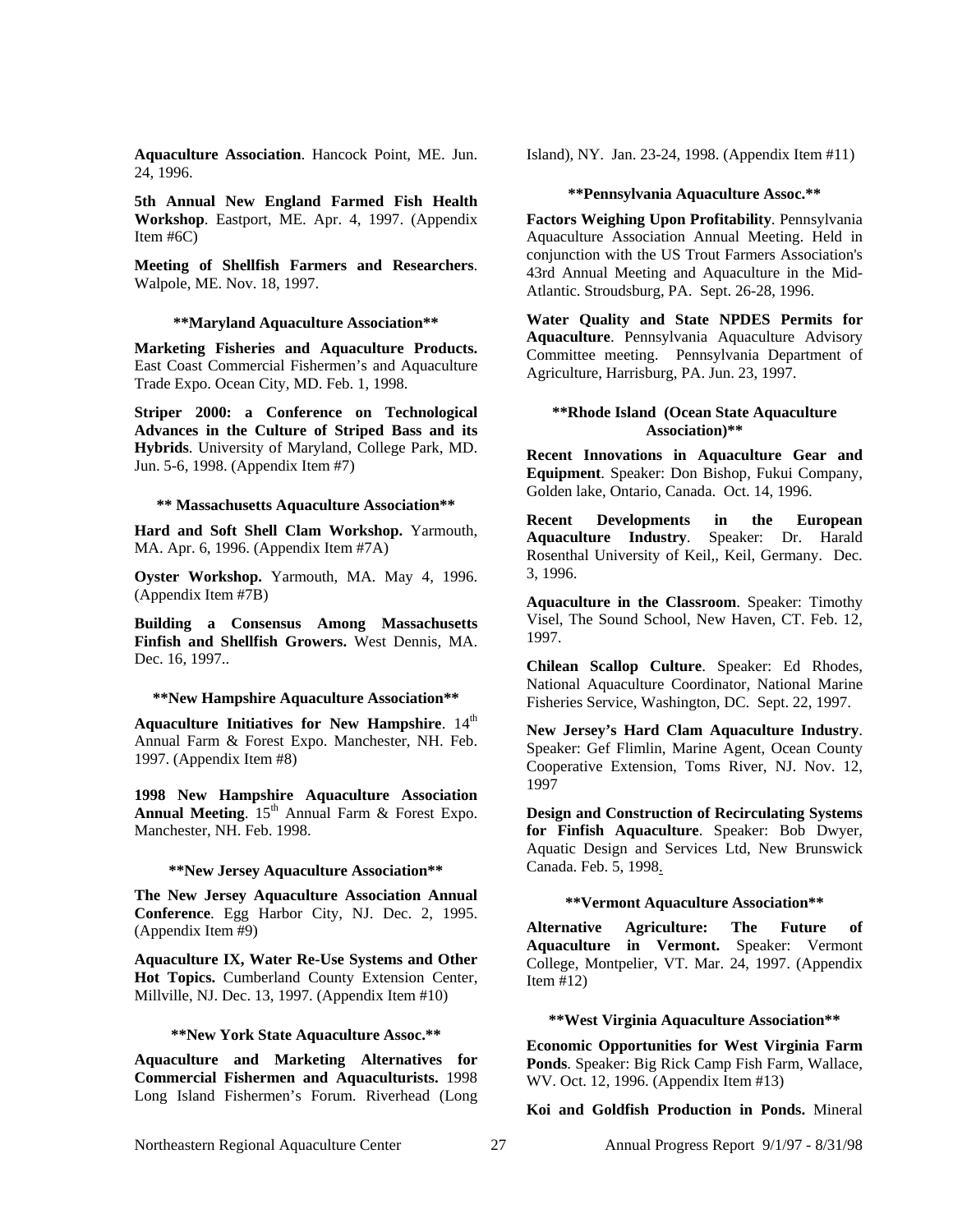County Vo-Tech Center, Keyser, WV. Feb. 15, 1997. (Appendix Item #14)

**Seafood HACCP Training**. Harpers Ferry, WV Feb. 10-13, 1997.

#### **Tours of Commercial Aquaculture Facilities**

#### **\*\*Delaware Aquaculture Association\*\***

**Fish Haven Farms,** Townsend, Delaware; and **Red Gill Farm**, Townsend, DE. Jun. 19, 1997.

#### **\*\*New Hampshire Aquaculture Association\*\***

**Great Bay Aquafarms**, Newington, NH and **Shy Beaver Farm**, West Buxton, ME. Dec. 12, 1997. (Appendix Item #15)

**Downeast Salmon Company**, Bristol, NH; and **Hy-on-a-Hill Trout Farm**, Plainfield, NH. Feb. 28, 1998. (Appendix Item #16)

#### **Information Booth/Display**

## **\*\*Delaware Aquaculture Association\*\***

**Coast Day,** Lewes, DE. Oct. 6, 1996.

**East Coast Commercial Fishermen's and Aquaculture Trade Expo**. Ocean City Convention Center, Ocean City, MD. Jan. 17-19, 1997.

**Delaware State Fair**. Harrington, DE. Jul. 17-26, 1997.

**Delaware Farm and Field Day**. Georgetown, DE. Aug. 13, 1997.

**Coast Day**. Lewes, DE. Oct. 5, 1997.

**Interstate Seafood Seminar/Aquaculture in the Mid-Atlantic**. Ocean City, MD. Nov. 5-7, 1997.

**East Coast Commercial Fishermen's and Aquaculture Trade Expo**. Ocean City Convention Center, Ocean City, MD. Jan. 30 - Feb. 1, 1998.

#### **\*\*Maryland Aquaculture Association\*\***

**Saint Mary's Oyster Festival**. Oct. 1996.

**Maryland State Fair**. Aug. 1996

**East Coast Commercial Fishermen's and Aquaculture Trade Expo**. Jan. 1997.

**Queen Annes County Future Farmers of America Program**. Feb. 1997.

**Maryland Aquaculture Association** Annual Meeting. May 1997.

**Maryland State Fair**. Aug. 1997.

**Maryland Aquaculture Advisory Committee Meeting**. Sept. 1997.

**Saint Mary's Oyster Festival**. Oct. 1997.

**East Coast Commercial Fishermen's and Aquaculture Trade Expo**. Jan./Feb. 1998.

**Maryland Department of Agriculture Open House**. Mar. 1998.

**\*\*New Hampshire Aquaculture Assoc.\*\***

**14th Annual Farm & Forest Expo**. Manchester, NH. Feb. 1997.

**15th Annual Farm & Forest Expo**. Manchester, NH. Feb. 1998.

#### **\*\*Pennsylvania Aquaculture Assoc.\*\***

**1997 Pennsylvania State Farm Show**. Harrisburg, PA. Jan. 1997.

**1997 Farm City Day**. Harrisburg, PA. May 1997.

#### **\*\*West Virginia Aquaculture Assoc.\*\***

**Aquatic Resources Show**. Kingwood, WV. Mar. 1997.

**Ohio County Fair**. Wheeling, WV. Jul. 1997

**Jefferson County Fair**. Charles Town, WV. Jul. 1997

**Wirt County Fair**. Elizabeth, WV. Aug. 1997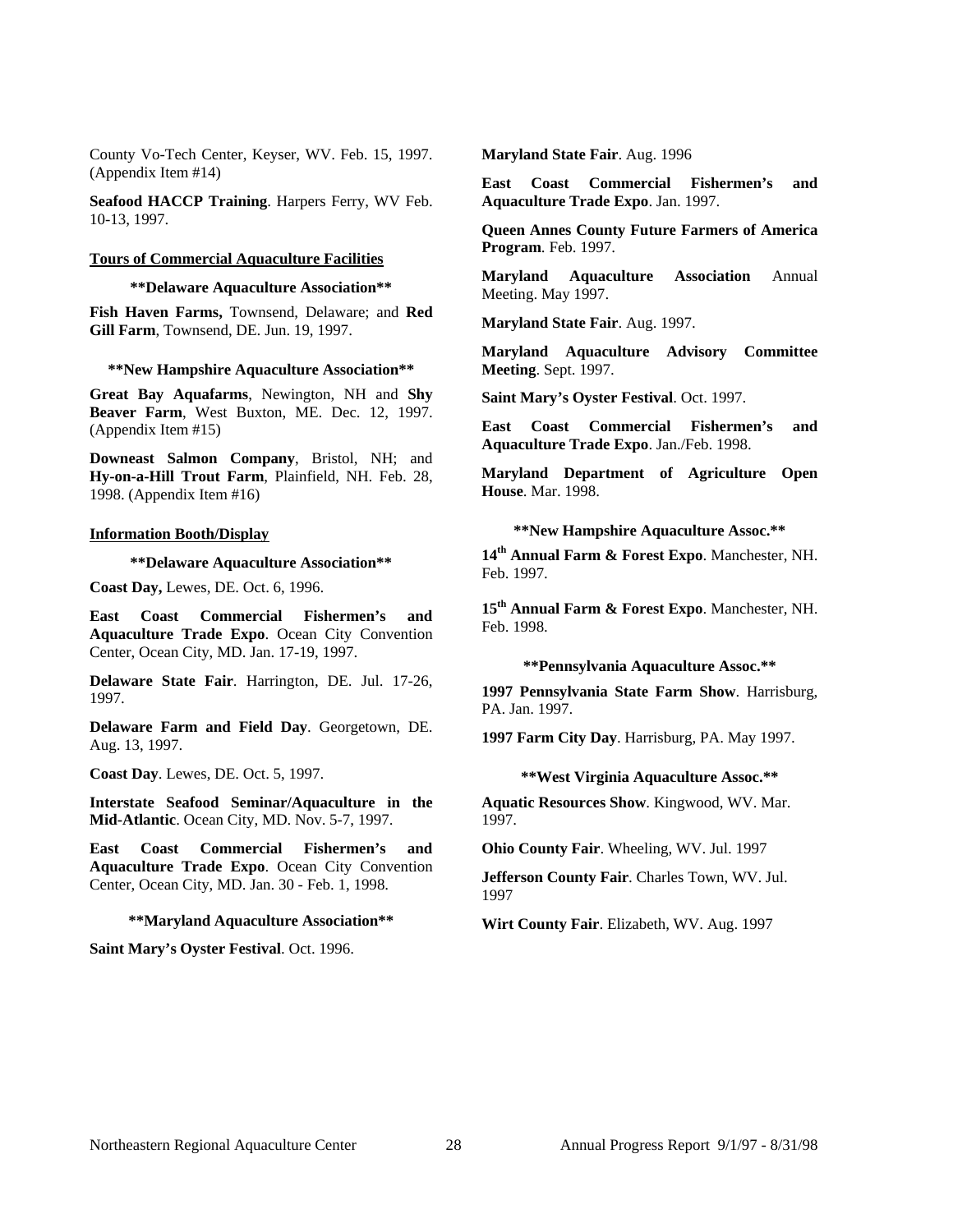## **TECHNICAL ANALYSIS AND SUMMARY**

## **MAJOR ACCOMPLISHMENTS: (**Apr. 8, 1996 to Feb. 26, 1998**)**

The following reports describing project related educational activities carried out by the state aquaculture associations were submitted by project participants to the coordinator for compilation. While some state association reports have been subjected to minor editing for formatting purposes, the report contents are presented below as received.

#### **\*\* Connecticut \*\***

The Connecticut Aquaculture Association did not participate.

#### **\*\* Delaware \*\***

The Delaware Aquaculture Association (DAA) received funding from the Northeastern Regional Aquaculture Center to assist the Association with activities in support of aquaculture industry promotion and educational programming within the state. Delaware Sea Grant Aquaculture Specialist John W. Ewart served as the cooperating investigator and the University of Delaware Sea Grant Marine Advisory Service served as the administering agency for the grant funds.

#### **Display for Public Education/Trade Shows**

A tabletop display and VCR/TV were purchased for use by the association at public educational events and venues. The display included mounted photos of targeted species and commercial production facilities, exhibition of videos produced by the Regional Aquaculture Centers, information on aquaculture in the classroom in Delaware, association membership information, distribution of the NRAC newsletter, extension fact sheets, and other related materials. The display was set up at the following venues:

**Coast Day.** Lewes, DE. The annual open house of the University of Delaware College of Marine Studies. Oct. 6, 1996. General audience, 10,000 attendance.

**East Coast Commercial Fishermen's and Aquaculture Trade Expo**. Ocean City Convention Center, Ocean City, MD. Jan. 17-19, 1997. Professional audience (commercial fishermen, aquaculturists), 5,000 attendance.

**Delaware State Fair**. Harrington, DE. Jul. 17-26, 1997. General and agricultural audience, 250,000 attendance.

**Delaware Farm and Field Day**. Georgetown, DE. Aug. 13, 1997. Agricultural audience, 1,500 attendance.

**Coast Day**. Lewes, DE. Oct. 5, 1997. General audience, 10,000 attendance.

**Interstate Seafood Seminar/Aquaculture in the Mid-Atlantic**. Ocean City, MD. Nov. 5-7, 1997. Professional audience (regulators, aquaculturists), 250 attendance.

**East Coast Commercial Fishermen's and Aquaculture Trade Expo**. Ocean City Convention Center, Ocean City, MD. Jan. 30 - Feb. 1, 1998. Professional audience (commercial fishermen, aquaculturists), 5,000 attendance.

## **Educational Programs**

An **In-service Training Workshop for Vocational Agriculture Faculty and Technology Faculty** from high schools throughout the state was held on June 19, 1997 at Delaware State University, Dover, DE. The program included training and instruction in water quality, information and Internet resources, and system design and operation. A low cost, small scale recirculating tank system was constructed and used as an example of what teachers could easily build with a limited budget for use at their school. The workshop also included tours of nearby commercial facilities (Fish Haven Farms and Red Gill Farms).

The annual aquaculture training workshops, initiated in 1995 for experienced and prospective teachers, are a combined effort of the Department of Public Instruction, Delaware Cooperative Extension, the Delaware Sea Grant Marine Advisory Service and the Delaware Aquaculture Association. The aquaculture association provided sponsorship and partial support for workshop materials (literature, handouts, recirculating demonstration system) through the NRAC association assistance grant. In support of aquaculture in the classroom, the Delaware Aquaculture Resource Center maintains a section on its home page <http://darc.cms.udel.edu/> entitled **Aquaculture and Aquatic Science Education** with links to curricula, other high school aquaculture programs, online catalogs and various other related resources for teachers.

Project resources were also used to purchase 4 polypropylene tanks for use in the greenhouse teaching laboratory as part of **Delaware Technical**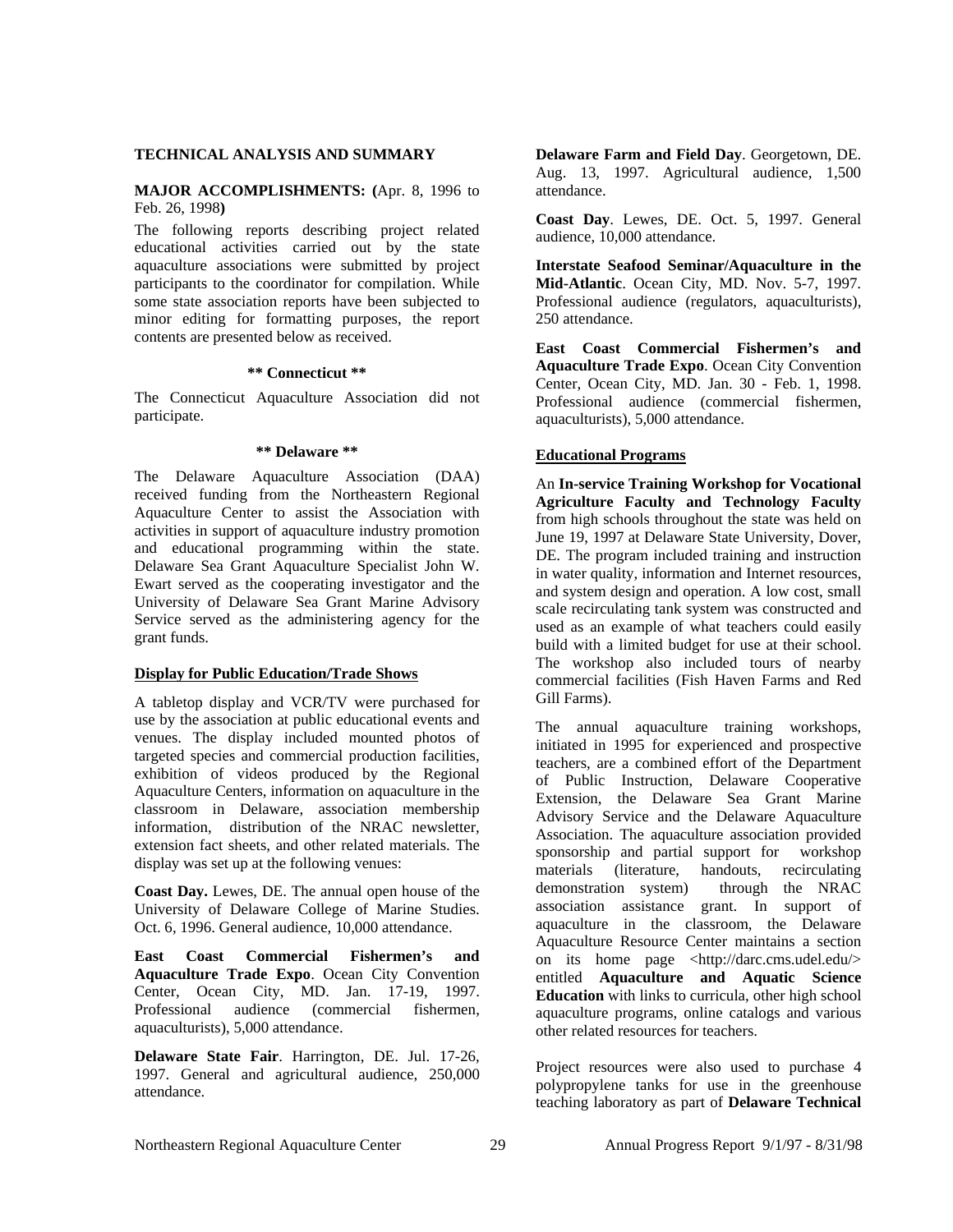**and Community College's Aquaculture Certificate Program**. In the six years since the program's initiation at the Del Tech Owens Campus in Georgetown, DE, more than 185 individuals have received training in applied aquaculture. Several of these students are in the process of developing production facilities or are teaching aquaculture in the 9 high school vocational agriculture programs in Delaware that utilize aquaculture in the classroom to teach science and animal husbandry. (Appendix Item #17)

## **Publications**

A **Delaware Aquaculture Association Home Page** <http://darc.cms.udel.edu/DAA/daa.html> was also established to provide information on the industry in Delaware. The DAA Home Page currently carries membership information, a listing of DAA Officers and Directors (1997-1999), the DAA Articles and By-Laws, and a listing of upcoming association meetings and other activities related to state aquaculture development. (Appendix Item #5)

## **\*\* Maine \*\***

The Maine Aquaculture Association (MAA) received funding from the Northeastern Regional Aquaculture Center to assist the Association with activities in support of aquaculture industry promotion and education programming within the state. Maine Aquaculture Innovation Center Executive Director Mike Hastings served as the cooperating investigator and the Maine Aquaculture Innovation Center served as the administering agency for the grant funds.

## **Educational Programs**

The Maine Aquaculture Innovation Center (MAIC) acting as fiscal agent for the Maine Aquaculture Association, used its NRAC project funds to provide speaker travel support for the following conferences and workshops:

A **Workshop on the Suspension Culture of Mussels** was held on Jun. 11, 1996 in Ellsworth, ME. Dr. Andre Mallet, Mallet Research Service, Ltd., Dartmouth, Nova Scotia, organized and conducted the educational program on suspended mussel culture to a group of 30 fishermen and potential raft mussel growers. A subset of this group subsequently submitted project proposal to the Maine Aquaculture Innovation Center and to the UpEast Foundation of Wilmington, DE. MAIC granted \$2,500 and UpEast granted \$10,000, to finance the purchase and demonstration of mussel spat collection materials and

European manufactured machinery used for juvenile mussel de-clumping and socking. The Mussel Working Group continues to meet on a regular basis, and several of its more active members have applied for experimental marine lease sites. If approved, mussel grow-out rafts will be placed on the sites, and technology developed elsewhere (primarily Spain, Scotland, and Prince Island) will be tested for its usefulness in Maine.

Travel costs related to the attendance of a state of Maine representative (Dr. Richard Langton, Maine Department of Marine Resources, West Boothbay, ME) at an **International Symposium and Workshop on Stocking and Introduction of Fish in Fresh Water and Marine Ecosystems** held from Mar. 25-29, 1996 at the University of Hull, International Fisheries Institute, Hull, United Kingdom. Dr. Langton has written a report on this conference, but has not yet made an oral presentation to the Association.

The **1996 Annual General Meeting of the Maine Aquaculture Association**, held on June 24, 1996 at Hancock Point, ME. Mr. Greg Belanger, Tallmadge Brothers Oyster Company, Guilford, Connecticut, delivered the keynote address. He described the State of Connecticut's shell distribution program which has allowed Connecticut to significantly enhance its production of American oysters, thus becoming the primary shellfish aquaculture producing state in the Northeast Region.

Travel costs related to the attendance of a State of Maine representative (Dr. John Hurst, Maine Department of Marine Resources) to a **Workshop on** *Heterosigma carterae* held in Seattle, WA on Dec. 11, 1996. H. carterae is a toxin producing chrysophyte algae responsible for a number of massive losses of commercially farmed salmon in the Pacific rim area.

Dr. Hurst, a specialist in toxin-producing algae, was interested in a kit intended to allow earlier detection of H. carterae, before fish kills occur. Subsequently, Dr. Hurst recommended that Maine salmon farms start to routinely monitor the algae at their sites. He also made arrangements to obtain photographs of the toxic algae with which Maine growers should be concerned. He has emphasized that it will take several years to develop the data base needed for a complete list of the algae which is present in Maine's salmon growing areas. Dr. Hurst made a presentation on the Washington workshop and his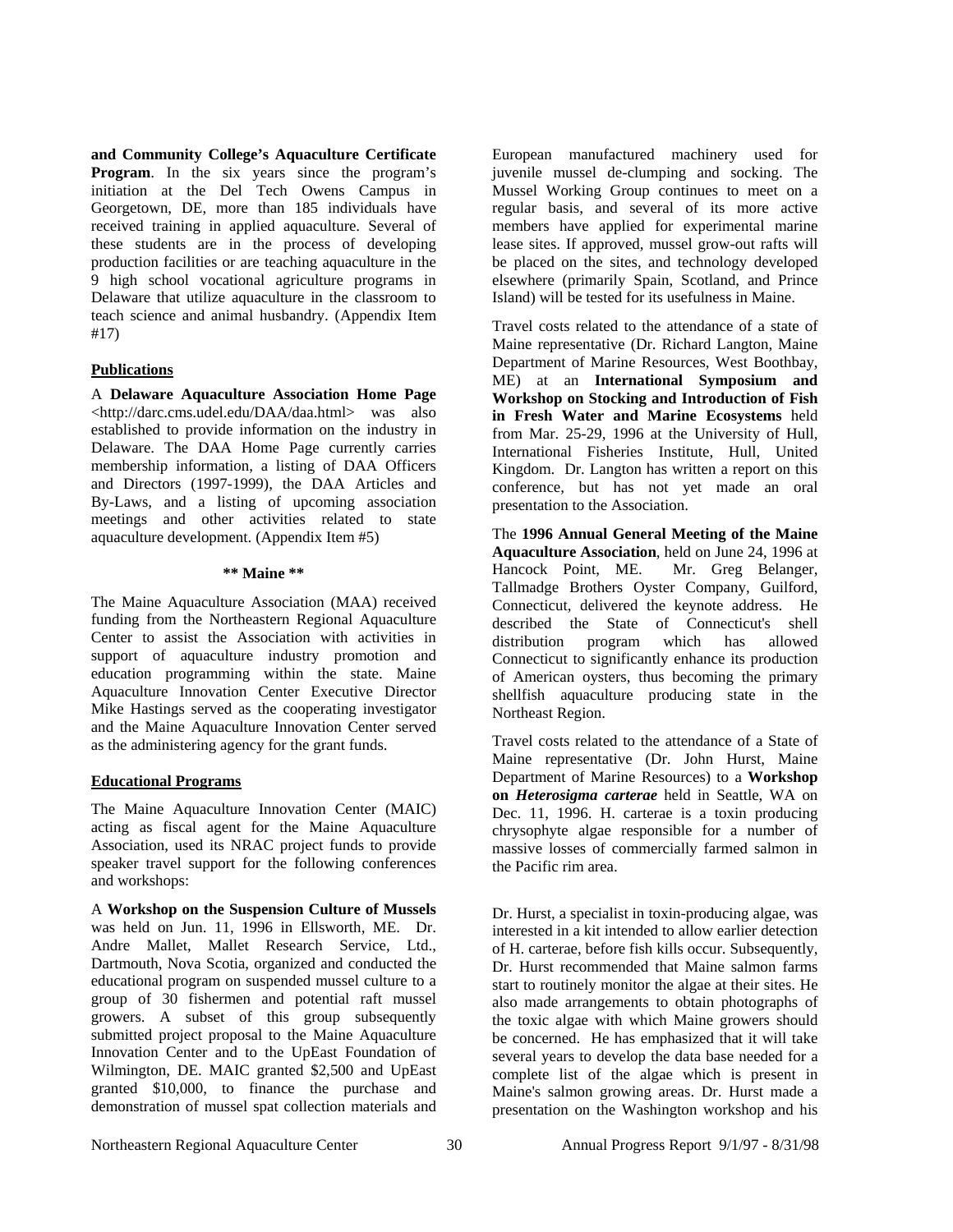findings at the **5th Annual New England Farmed Fish Health Workshop** held in Eastport, ME on Apr. 4, 1997, attended by over 140 people. (Appendix Item #6C)

Travel costs related to the attendance by Dr. Sharon McGladdery, of the Department of Fisheries and Oceans, New Brunswick, Canada, to attend a **meeting of shellfish farmers and researchers**, held on Nov. 18, 1997 at the Darling Marine Center, Walpole, ME. Dr. McGladdery proposed that she and Dr. Bruce Barber of the University of Maine's School of Marine Science, jointly conduct research concerning *Bonamia*, which infects the European oyster. A limited joint research effort is currently underway.

#### **\*\* Maryland \*\***

The Maryland Aquaculture Association (MAA) received funding from the Northeastern Regional Aquaculture Center to assist the Association with activities in support of aquaculture industry promotion and educational programming within the state. Maryland Sea Grant/Cooperative Extension Agent Don Webster served as the cooperating investigator and the University of Maryland Sea Grant/Cooperative Extension Program served as the administering agency for the grant funds.

# **Display for Public Education/Trade Shows**

Utilizing the NRAC funds provided for Association Development, the Maryland Aquaculture Association (MAA) and University of Maryland Sea Grant Extension Program (UMSGEP) purchased a two color, multi-sided tabletop displays and a TV/VCR combination. These have been used at industry oriented and high traffic venues to educate the public about the aquaculture industry in Maryland as well as the goals and objectives of the association. Projects and activities have been developed that have involved the MAA, UMSGEP, the Maryland Department of Agriculture (MDA), and the Maryland Aquaculture Advisory Committee (MAAC).

Among the products which this grant was able to leverage was a video on aquaculture production featuring Maryland commercial producers. This was organized in connection with a regularly scheduled Aquaculture Advisory Committee meeting at which producers of various aquaculture commodities were invited to speak on the realities of their business. Sea Grant provided the videographer and editing services for a tape of these presentations. Subsequent videos have been used with the display and TV/VCR at major trade shows and public presentations.

The MAA has used the materials generated by this project as it participated in:

**St Mary's Oyster Festival**, educational display at weekend program, Oct. 1996, general public audience, 10,000 attendance

**Maryland State Fair**, educational display at week long program, Aug. 1996, general public and agricultural audience, 250,000 attendance

**East Coast Commercial Fishermen's and Aquaculture Trade Expo**, educational display at three day trade show, Jan. 1997, professional audience, 5,000 attendance

**Queen Annes County Future Farmers of America** program, educational program, Feb. 1997, 800 attendance

**Maryland Aquaculture Association** Annual meeting, May 1997, professional audience, 45 attending

**Maryland State Fair**, educational display at week long program, Aug. 1997, general public and agricultural audience, 250,000 attendance

**Maryland Aquaculture Advisory Committee** meeting, Sept. 1997, professional audience, 52 attending

**St. Mary's Oyster Festival**, educational display at weekend program, Oct. 1997, general public audience, 11,000 attendance

**East Coast Commercial Fishermen's and Aquaculture Trade Expo**, educational display at three day educational program and trade show, Jan.- Feb. 1998, professional audience, 5,000 attendance **Maryland Department of Agriculture Open House**, educational display and videos at public educational program, Mar. 1998, 6,000 attendance

# **Educational Programs**

The Association utilized project travel funds to bring in marketing experts from iced and live fish companies in New York during the East Coast Commercial Fishermen's and Aquaculture Trade Expo on Feb. 1, 1998. Ralph Weaver, Live Fish Broker, Montauk, NY, one of the largest live fish dealers in this region, was supported in this regard. His involvement was part of a comprehensive program on **Marketing Fisheries and Aquaculture Products**.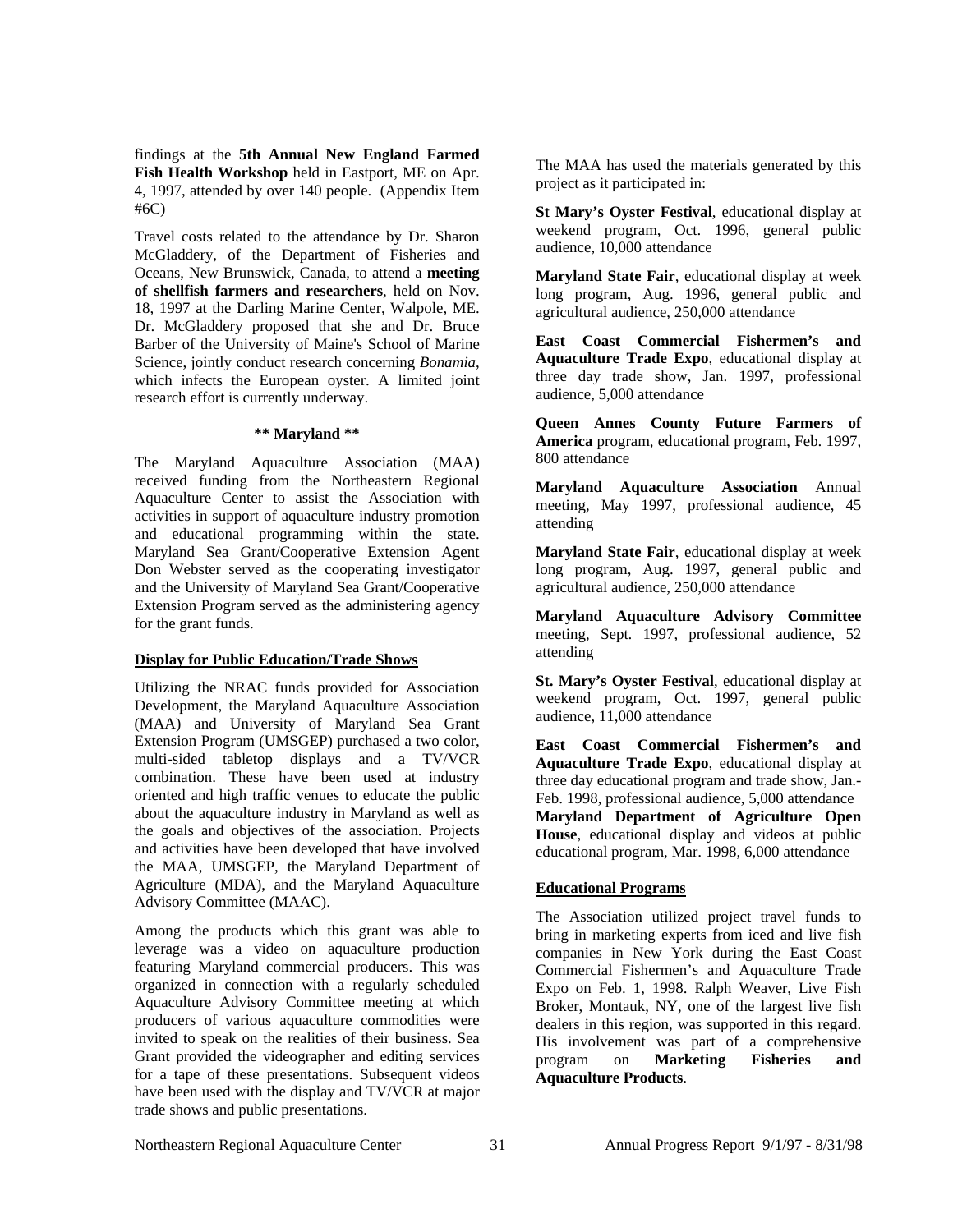Support was provided for MAA/NRAC sponsorship of **Striper 2000: a Conference on Technological Advances in the Culture of Striped Bass and its Hybrids** held from Jun. 5-6, 1998 at the University of Maryland in College Park, MD. (Appendix Item #7) The conference, also co-sponsored by the University of Maryland Agricultural Experiment Station and the (US) Striped Bass Growers Association, provided a contemporary outlook on research and policy issues on this species which has grown to become an important segment of the commercial aquaculture industry. Striped bass and its hybrids has always been of particular concern in production in Maryland since traditional markets for the product have existed here. Funds were used for registration of invited speakers from the private sector and other speakers addressing policy problems inherent in industry expansion such as open water culture and the use of exotic animals in production.

# **Publications**

Multiple copies of the NRAC aquaculture video **Northeastern Aquaculture-Farming the Waters** were purchased for distribution throughout the state. Recipients included schools, libraries, and important decision makers to educate a broad range of the Maryland public about the diversity of the aquaculture industry within the region as well as in Maryland.

## **\*\* Massachusetts \*\***

The Massachusetts Aquaculture Association (MAA) received funding from the Northeastern Regional Aquaculture Center to assist the Association with activities in support of aquaculture industry promotion and educational programing within the state. Barnstable County Cooperative Extension Agent William Burt served as the cooperating investigator and the Barnstable County Cooperative Extension office served as the administering agency for the grant funds.

The MAA scope of work included workshops, travel for speakers at meetings, and travel to obtain information on yellow perch culture. The Association also matched more than 200% of the funding in related expenses (mostly travel) that were covered entirely by members. This included sending a member to Spain to examine shellfish culture methods and marketing systems, and providing for both shellfish and finfish culture interests within the state by establishing two parallel and cooperative segments of the organization. Each section has a co-president, and both sections agree to cooperate with the other if at all possible even

though the subject matter may have no direct bearing at the time.

We continue to make the statement that sending members to other locations that have working technology is a desirable use of funds. We feel that it is in the best interests of the industry in the U.S. to find the best available technology, and to either get the technology to growers here, or send growers there. In some cases, methods are much more advanced overseas. In others, U.S. companies often can do the work faster and less expensively.

Finally, it should be noted that the MAA has been through a time of reorganization, a process which took about two years. The lack of activity on the part of the organization during this funding cycle in no way reflects the current status, with two new and very active co-presidents. For information, contact Robert Wallace, Wellfleet, MA at 508/349-7556.

# **Educational Programs**

# **Yellow Perch Technology Transfer**

Two members attended the World Aquaculture conference in Las Vegas in Feb. 1997 because of a full day yellow perch symposium, and the presence of several international growers. The methods are well worked out and are in practice in Europe, Canada, and the U.S. Production methods were discussed with growers from France, Norway, Canada, and Maryland. In addition, growers were contacted in New York, Michigan and Minnesota prior to the WAS conference. MAA members will be visiting both the New York and Michigan sites this spring at their own expense, since it was deemed a more encompassing exposure to the methods by attending the WAS symposium.

Dr. Joe Buttner, a freshwater fish aquaculturist/researcher at State University of New York at Brockport, recently accepted an aquaculture faculty position Salem State University in Salem, Massachusetts. Dr. Buttner provided the association a manual on yellow perch culture. Although attempts were made to contact the Aquaculture Coordinator in Wisconsin, no response was received. Missouri has a couple of growers but they buy their fingerlings from Wisconsin or other great lakes states, and have no hatchery capabilities. Ohio has a couple of producers and a large market; the MAA has located a standing order for product. Canada is also aware of the market, but growth rates are slower. Cost analysis for a Canadian firm requiring a full extra year for grow-out alters profitability considerably. A **yellow perch**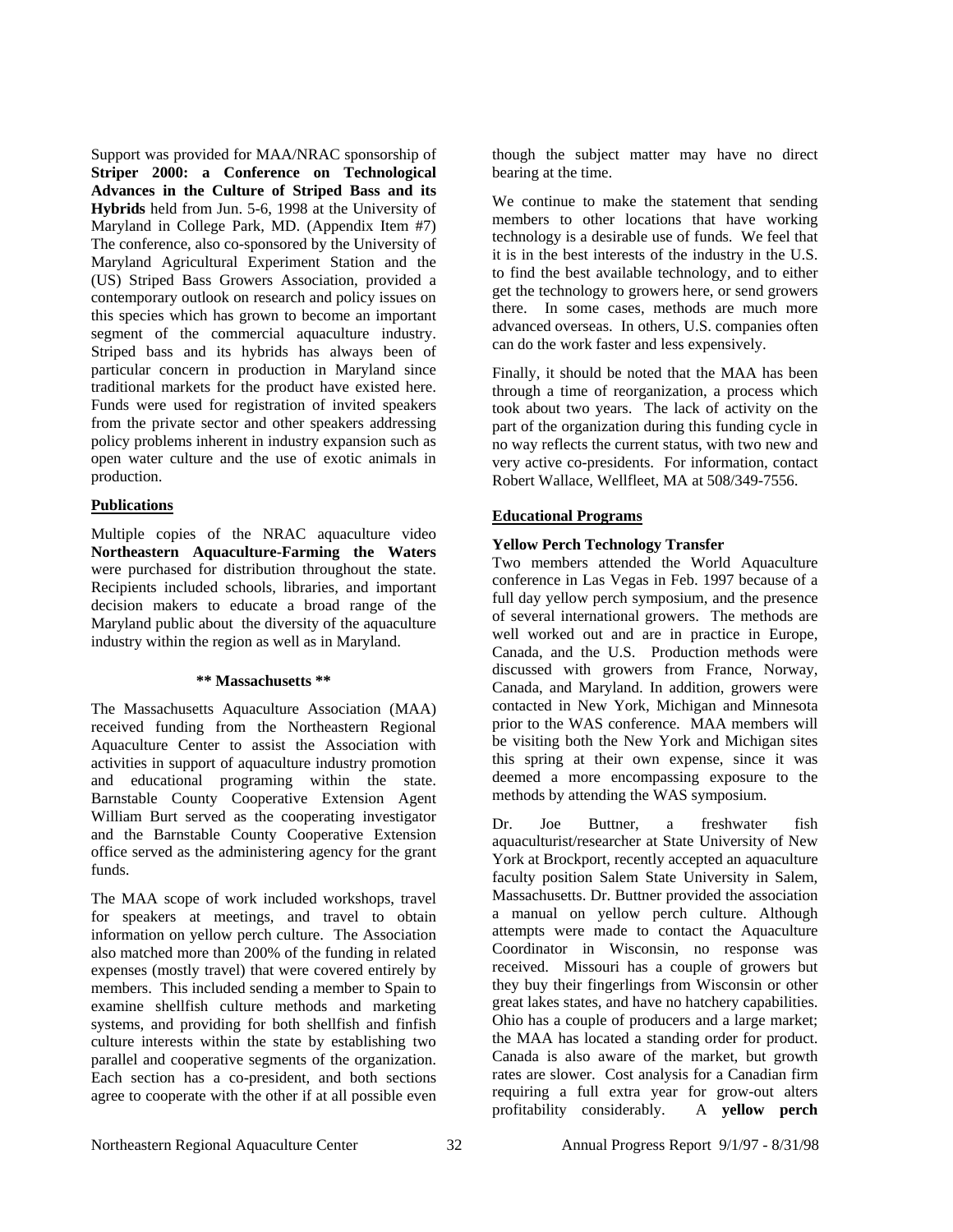**workshop for Massachusetts producers** was held on Mar. 26, 1998 with costs covered by the aquaculture association.

Other workshops sponsored by the Massachusetts Aquaculture Association included:

A **Hard and Soft Shell Clam Workshop** was held in Yarmouth, MA on Apr. 6, 1996. The program reviewed current production methods, markets, regulations and other issues affecting the culture of these species on Cape Cod. The workshop was attended by 80 growers, distributors and other industry participants. (Appendix Item #7A)

An **Oyster Workshop** was held in Yarmouth, MA on May 4, 1996. The program reviewed current production methods, markets, regulations and other issues affecting the oyster industry on Cape Cod. The workshop was attended by 40 growers, distributors and other industry participants. (Appendix Item #7B)

The MAA held a workshop on **Building a Consensus Among Massachusetts Finfish and Shellfish Growers** on Dec. 16, 1997 in West Dennis, MA. Approximately 20 growers attended the workshop to discuss reorganization of the association. Shellfish and finfish divisions of the MAA were formed, with copresidents, as well as new officers for the 1998 year. All of these factors were very positive developments.

The scope of work included travel for speakers for such meetings. The written scope of work also included rent for meeting space, and several other items which appeared practical and sensible, none of which were included in the actual budget and therefore could not be reimbursed. In addition to the reimbursement requests submitted, members of the association spent about \$14,000 during the project period to further aquaculture interests in Massachusetts. This was done in spite of some very difficult times for the association, and with minimal member participation. It should be taken into account that each association has specific goals and objectives.

Most associations want to further the development of aquaculture in their states. Their methods may vary, due to the specific problems at hand. Extensionesque workshops may not be the best approach. Perhaps a blanket scope of work can be developed, which is general enough to cover likely costs incurred and which would apply to all associations in the region. Our primary needs would be to improve communications and information transfer, especially in the short term "real time" (immediate) sense, rather than a newsletter. Due to the distances involved

between growers, other methods for transferring information have been evaluated. Whereas many fish producers are located in western Massachusetts, it is at least three hours away from most coastal areas. This effectively prohibits most extemporaneous meetings. An email net and faxnet are under development to improve short term communications.

## **\*\* New Hampshire \*\***

The New Hampshire Aquaculture Association (NHAA) received funding from the Northeastern Regional Aquaculture Center to assist the Association with activities in support of aquaculture industry promotion and educational programming within the state. New Hampshire State Aquaculture Coordinator Victoria Smith served as the cooperating investigator and the New Hampshire Department of Agriculture served as the administering agency for the grant funds.

# **Display for Public Education/Trade Shows**

A tabletop display board kit was purchased to exhibit various color photos of marine and freshwater aquaculture activities and businesses in New Hampshire. Two freshwater aquariums containing rainbow trout and redfin shiners were also part of the NHAA information booth. The NHAA display and information booth plus an educational seminar were developed by association members as part of the 1997 and 1998 Farm & Forest Expos held in Manchester, New Hampshire in February of each year. NHAA members and the UNH Extension Aquaculture Specialist answered questions and provided educational materials to the Farm & Forest Expo audiences.

# **Educational Programs**

An educational seminar **Aquaculture Initiatives**  for New Hampshire was presented at the 14<sup>th</sup> Annual Farm & Forest Expo held in Manchester, NH from Feb. 7-8, 1997. The 1998 annual meeting of the New Hampshire Aquaculture Association was held at the  $15<sup>th</sup>$  Annual Farm & Forest seminar included presentations on: 1) **Status Report on Aquaculture in New Hampshire**; 2) **Aquaculture in New Hampshire Classrooms**; 3) **The role of New Hampshire RC&Ds in Aquaculture Development**; 4) **Applications of Recirculating Systems in New Hampshire**; and 5) **Hybrid Striped Bass Aquaculture**. Approximately forty individuals attended the seminar each year.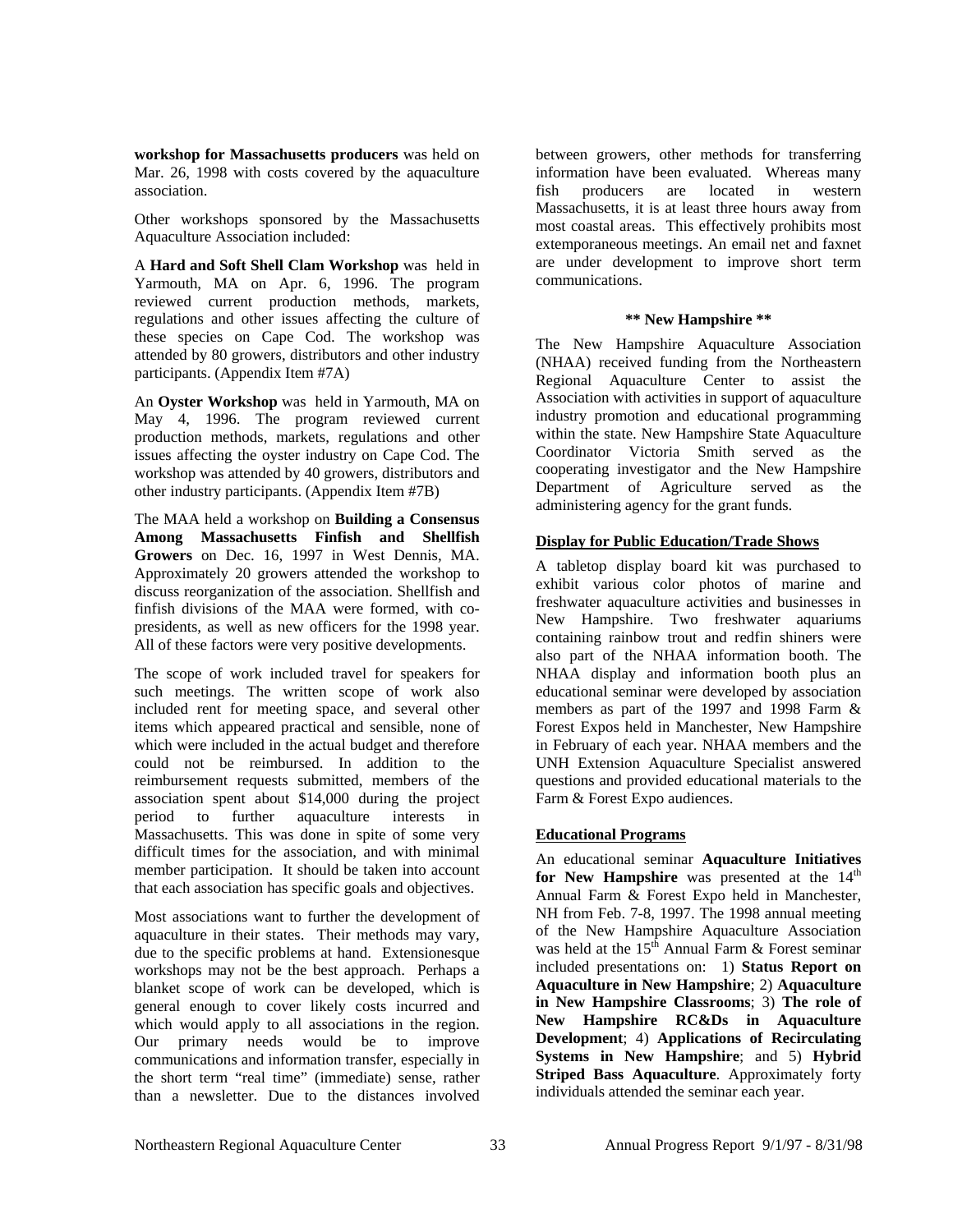An **Aquaculture Facilities Bus Tour** was held on Dec. 2, 1997. Two commercial facilities were visited: Great Bay Aquafarms, Newington, NH, a summer flounder hatchery and nursery; and Shy Beaver Farm, West Buxton, ME, a food fish, pond stocking, fee-fishing club enterprise. Thirty individuals participated in the tour. (Appendix Item #15)

An **Aquaculture Facilities Bus Tour** was held on Feb. 28, 1998: Two commercial facilities were visited: Downeast Salmon Company, Bristol, NH, a salmon smolt operation; and Hy-on-a-Hill Trout Farm, Plainfield, NH, a trout hatchery and production facility for stocking, fee-fishing, and restaurant trade. Eighteen individuals participated in the tour. (Appendix Item #16)

## **Publications**

The New Hampshire Aquaculture Association developed an informational brochure **New Hampshire Aquaculture: Farming Fish in New Hampshire**. (Appendix Item #1) The brochure provides a brief introduction to the state's aquaculture industry, with information on getting started, production technologies, regulatory issues, and public and private sector information resources. Fifteen hundred copies of the brochure were printed for public distribution via the NHAA information booth at public educational events. Additional project funds were utilized for association mailings of meeting announcements and the NHAA newsletter (not produced with NRAC funds).

#### **\*\* New Jersey \*\***

The New Jersey Aquaculture Association (NJAA) received funding from the Northeastern Regional Aquaculture Center to assist the Association with activities in support of aquaculture industry promotion and educational programming within the state. Sea Grant Marine Extension Specialist Gef Flimlin served as the cooperating investigator and the New Jersey Sea Grant Extension Program served as the administering agency for the grant funds.

## **Educational Programs**

The **New Jersey Aquaculture Association Annual Conference** was held on Dec. 2, 1995 in Egg Harbor City, NJ. (Appendix Item #9) There were 85 people in attendance for the program which contained presentations from the state Secretary of Agriculture and presentations on business aspects of aquaculture, insurance for aquaculture, aquaculture systems, New Jersey fish growers roundup, and the current status and future outlook for aquaculture in New Jersey. Project funds provided support for speakers from South Carolina, Maine, and Indiana.

The NJAA sponsored **Aquaculture IX, Water Re-Use Systems and Other Hot Topics** held on Dec. 13, 1997 at the Cumberland County Extension Center, Millville, NJ. (Appendix Item #10) There were 93 people in attendance for the program which contained presentations on recirculation system design, components, monitoring/control and current research findings; crab shedding; ornamental plant and fish production; baitfish; and computer software for aquaculture. Project funds provided support for speakers from Maryland, New York, North Carolina, and Pennsylvania.

## **Publications**

To educate New Jersey audiences about the state and regional aquaculture industry, 20 copies of the NRAC produced videotape **Northeastern Aquaculture: Farming the Waters** were purchased and are being distributed to schools, libraries and legislators.

## **\*\* New York \*\***

The New York State Aquaculture Association (NYSAA) received funding from the Northeastern Regional Aquaculture Center to assist the Association with activities in support of aquaculture industry promotion and educational programming within the state. Cornell Extension Specialist Dr. Joe M. Regenstein, and Mr. Gregg Rivara served as the cooperating investigator(s) and the Cornell Cooperative Extension Service served as the administering agency for the grant funds.

# **Educational Programs**

The NYSAA provided partial sponsorship and speaker support for the aquaculture and marketing segments of the educational program at the 1998 Long Island Fishermen's Forum held on Jan. 23-24, 1998 in Riverhead (Long Island), NY. (Appendix Item #11) The sessions entitled **Aquaculture** and **Marketing Alternatives for Commercial Fishermen and Aquaculturists** featured a presentation by Dr. Susan Ford of Rutgers University entitled **Oyster Diseases-Science and Strategy.** Dr. Ford reviewed the history and known biology of the two protozoan parasites MSX and Dermo. Her presentation also reviewed strategies on how to minimize disease transfers and introductions while lowering mortalities to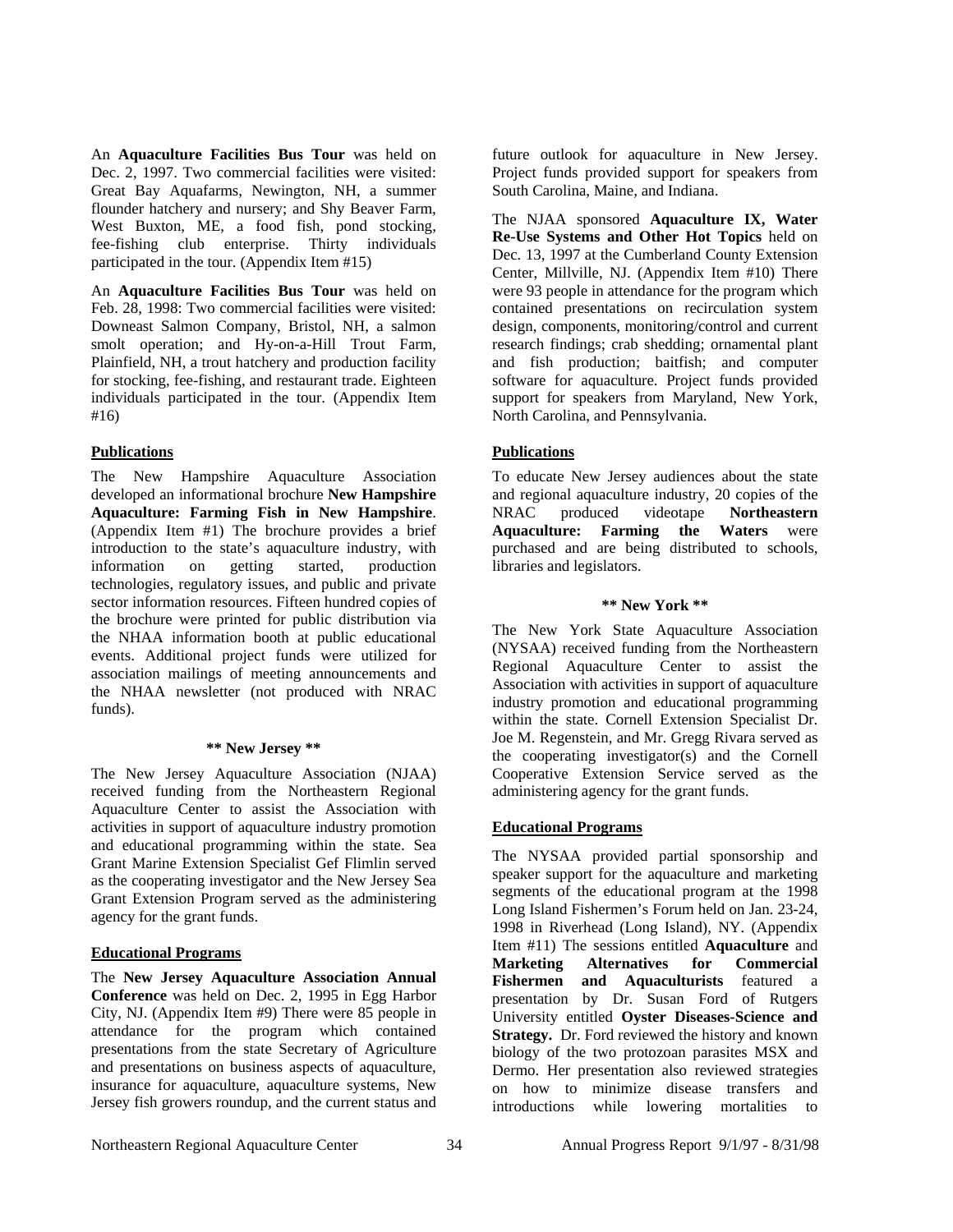already-infected animals. Dr. John Kraeuter reviewed **Mortality in Hard Clams** which covered an NRAC-sponsored project on winter survival as well as other types of mortalities. Approximately 50 persons attended, including representatives from all seven shellfish hatcheries on Long Island.

Another session covered alternatives for fishermen and aquaculturists wishing to market their catch and/or crops outside of the normal wholesale channels. Of particular interest was **Producer Cooperatives -Strength in Numbers** presented by Dr. Bruce Anderson of Cornell University. Dr. Anderson reviewed the types of Coops, how they are put together and the pros and cons of forming a producer cooperative. He also provided examples of successful and failed coops and answered questions from the audience. Other talks of interest included **The Greenmarket: Sell Direct to Consumers in New**  York State by Tony Mannetta, Greenmarket assistant director and **Roadside Stands** presented by Bill Sank of Cornell Cooperative Extension Agriculture program. Approximately 40 individuals attended the session.

# **Publications**

To educate New York audiences about the state and regional aquaculture industry, 100 copies of the NRAC produced videotape **Northeastern Aquaculture-Farming the Waters** were purchased and are being distributed to schools, libraries and legislators.

# **Assistance to Industry**

Supplies for testing oysters for the parasites MSX and Dermo were purchased. The supplies will be used by state shellfish laboratories to assess the prevalence of the two disease organisms in New York oysters from Nassau and Suffolk Counties. The actual testing will be performed by state employees at no charge to industry as part of a regional assessment of oyster diseases.

# **\*\* Pennsylvania \*\***

The Pennsylvania Aquaculture Association (PAA) received funding from the Northeastern Regional Aquaculture Center to assist the Association with activities in support of aquaculture industry promotion and educational programming within the state. Pennsylvania State Aquaculture Coordinator Leo Dunn served as the cooperating investigator and the Pennsylvania Department of Agriculture served as the administering agency for the grant funds.

# **Display for Public Education/Trade Shows**

A tabletop display was purchased which allowed for photos and information to be mounted and changed as needed. The display was used for the first time at the **1997 Pennsylvania State Farm Show** in Harrisburg, Pennsylvania. Over 250,000 people attended the week long event. The display generated a great deal of positive comments and requests for additional information on aquaculture. The display was also used at smaller events such as the **1997 Farm City Day** held at the Department of Agriculture in Harrisburg, PA. The aquaculture display and accompanying fish tanks were used to educate legislators and school children on how aquaculture touches their lives. The aquaculture exhibit was considered by participants to be one of the highlights of the event. More than 500 school children attended the event. The PAA purchased a VCR and monitor to show the NRAC video **Northeastern Aquaculture-Farming the Waters** and other informational videos at major public events throughout the year.

# **Educational Programs**

Two guest speakers were invited to give presentations at the **PAA's Annual Meeting** in the fall of 1996. The meeting was held in conjunction with the joint conference of **US Trout Farmers Association's 43rd Annual Meeting and Aquaculture in the Mid-Atlantic**. Over 160 attendees and 25 exhibiting companies came to the conference, entitled "Factors Weighing Upon Profitability".

Mr. Chuck Hicks of the Missouri Dept. of Agriculture, Jefferson County, Maryland spoke on the subject of production and feeding rates their effect on a farm's profitability. Professor Dennis Corgill from Widener University, Harrisburg, PA discussed anti-trust laws and how they effect fish farmers.

Tom Ellis, of the North Carolina Department. of Agriculture was a guest speaker at the **meeting of the Pennsylvania Department of Agriculture's, Aquaculture Advisory Committee** held on Jun. 23, 1997 in Harrisburg, PA. The Advisory Committee is made up of aquaculturists, Secretaries of the Departments of Agriculture and Environmental Protection, and representatives from the Pennsylvania Fish and Boat Commission, and the Pennsylvania Game Commission. Legislators and other interested parties are invited to participate. Mr. Ellis discussed water quality issues

Northeastern Regional Aquaculture Center  $35$  Annual Progress Report 9/1/97 - 8/31/98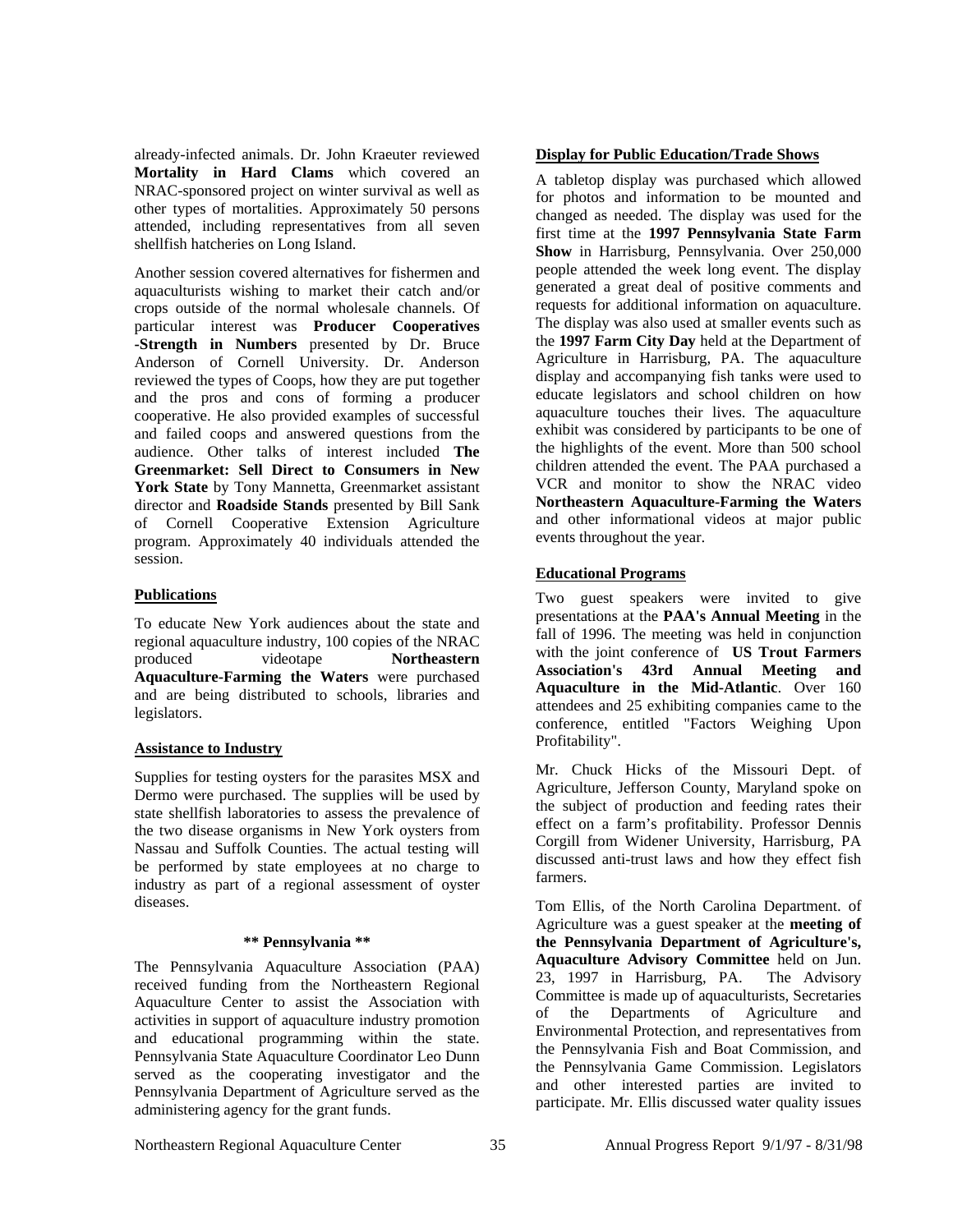and reviewed North Carolina's general NPDES permit and the newly proposed Idaho general NPDES permit.

## **Publications**

Two-hundred copies of the NRAC video **Northeastern Aquaculture-Farming the Waters** were purchased for distribution to educators, extension agents and government officials throughout the state.

A one page fact sheet entitled **Pennsylvania Aquaculture Highlights** with statistics and other information on the diversity, major markets and economic value of the state industry and a map of Pennsylvania showing the **location of state commercial aquaculture facilities** (35 producers and 6 suppliers) were developed for public distribution via the association's information display. (Appendix Items #1A&B)

#### **\*\* Rhode Island \*\***

The Ocean State Aquaculture Association (OSAA) received funding from the Northeastern Regional Aquaculture Center to assist the Association with activities in support of aquaculture industry promotion and educational programming within the state. Associate Professor Dr. Michael A. Rice served as the cooperating investigator and the, University of Rhode Island Cooperative Extension/Sea Grant Marine Advisory Service served as the administering agency for the grant funds.

## **Educational Programs**

At its quarterly meetings, the OSAA has invited a number nationally and internationally recognized speakers to give public lectures on topics of interest to the aquaculture industry and the general public. Some of the speaker's travel expenses were defrayed by NRAC funds. Invited speakers included: Don Bishop of the Fukui Company spoke about **Recent Innovations in Aquaculture Gear and Equipment**; Dr. Harald Rosenthal from the University of Keil in Germany spoke on **Recent Developments in the European Aquaculture Industry**. He also discussed the environmental impacts of aquaculture and means for lessening and mitigating those impacts. Dr. Rosenthal was brought in from Germany in cooperation with the University of Rhode Island. NRAC funds were used to provide part of Dr. Rosenthal's airfare and lodging while in Rhode Island; Timothy Visel of the Sound School in New Haven Connecticut spoke on **Aquaculture in the Classroom** and incorporating aquaculture into secondary school curricula; Ed Rhodes, National Aquaculture

Coordinator for the National Marine Fisheries Service, spoke on **Chilean Scallop Culture** and his nine year experience in private industry producing scallops along the Chilean coast; Gef Flimlin of Ocean County Cooperative Extension in New Jersey spoke on **New Jersey's Hard Clam Aquaculture Industry** and discussed methods of quahog culture used by current or former shellfishermen; Bob Dwyer of Aquatic Design and Services Ltd in New Brunswick Canada spoke on the **Design and Construction of Recirculating Systems for Finfish Aquaculture**.

# **Publications**

In addition to invited speakers, OSAA projects included a number of published materials including: Seven regular editions of the OSAA Newsletter (produced without NRAC funding).

Three "special editions" of the OSAA Newsletter on topical matters: **QPX Advisory Bulletin**; the **Economic Development Issue**; and a special issue on **Resources for Educators Using Aquaculture as a Learning Tool** (all with either partial or total NRAC funding). (Appendix Items #2,3&4)

Additionally, 20 copies of the NRAC produced videotape **Northeastern Aquaculture-Farming the Waters** were purchased for state wide distribution and use by OSAA and its members.

## **Demonstration Project**

Supplies were purchased to provide a demonstration of the "belt system" for growing shellfish which was developed by Dr. David Vaughan and co-workers at the Harbor Branch Oceanographic Institution in Fort Pierce, Florida. This demonstration project was offered in conjunction with a Rhode Island Cooperative Extension and Rhode Island Sea Grant sponsored summer course in aquaculture offered during Jul. 1998.

#### **\*\* Vermont \*\***

The Vermont Aquaculture Association (VAA) received funding from the Northeastern Regional Aquaculture Center to assist the Association with activities in support of aquaculture industry promotion and educational programming within the state. Aquaculture Extension Specialist Linda Marek Howe served as the cooperating investigator and the University of Vermont Extension Program served as the administering agency for the grant funds.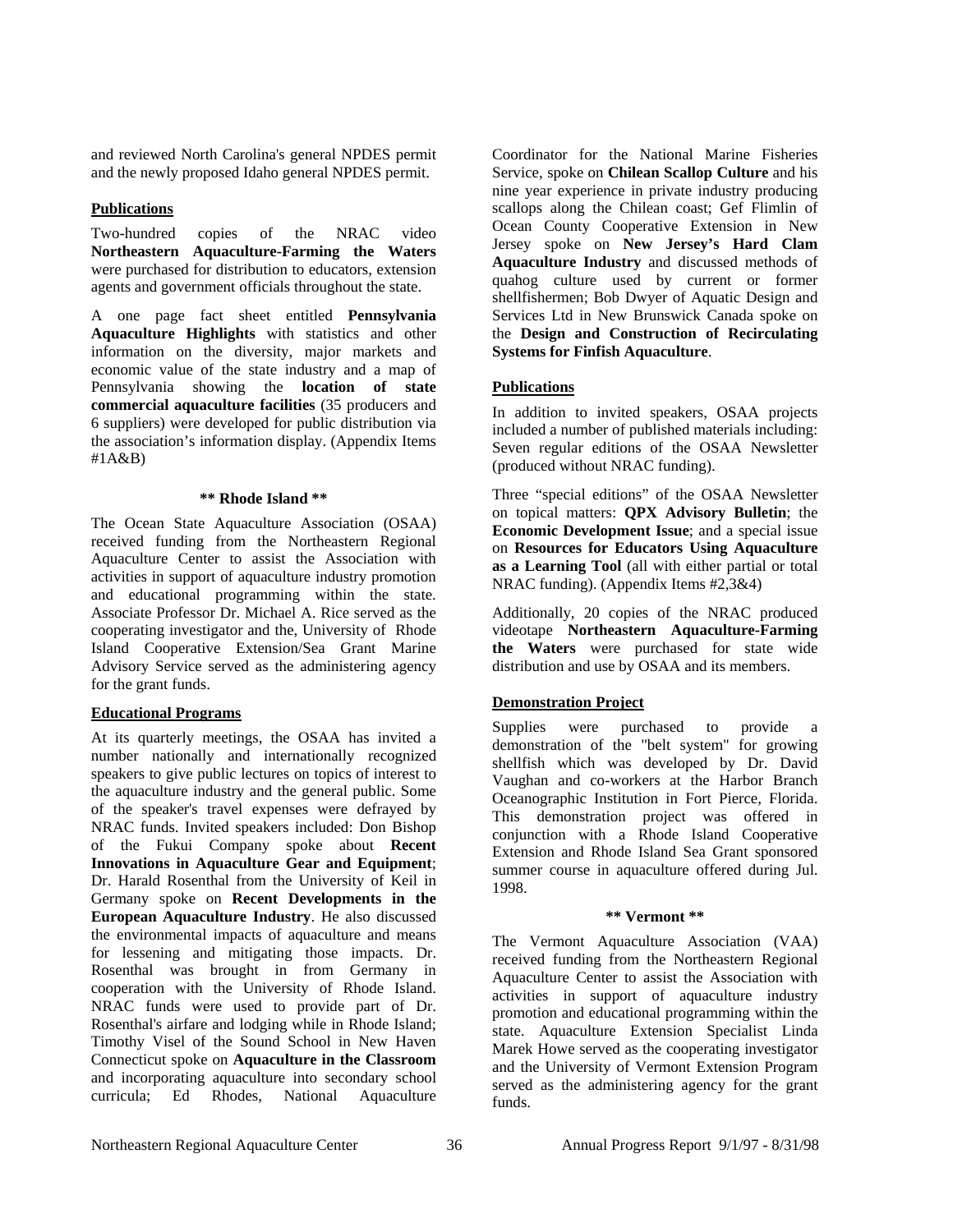## **Educational Program**

A statewide conference **Alternative Agriculture: The Future of Aquaculture in Vermont** was held at Vermont college, Montpelier, VT on Mar. 24, 1997. (Appendix Item #12) The conference was sponsored by the Vermont Aquaculture Association, the Vermont Department of Agriculture, Food & Markets, and the University of Vermont Extension System. Invited speakers included:

Dr. Kim Harrison, Executive Director, Northeastern Regional Aquaculture Center described the mission, administrative structure, and programs of NRAC; John Litwhiler described Beaver Lake Trout Club, the fee fishing business he operates in Hyde Park, VT; Shirley Coleman described Green Mountain Trout Farm, the stock-rearing facility in Monkton, VT; Dr. Don Hoenig, State Veterinarian for the Maine Department of Agriculture, talked about Developing Cooperative Legislation that helps to promote aquaculture; Dr. Eric May, Fish Health Specialist for the Maryland Department of Natural Resources spoke about developing A Rational Approach to Fish Health Policy and New Technology; Brian Norder, Project Director with the non-profit Vermont Food Venture Center in Fairfax, Vermont discussed the processing as well as consulting services (help with labeling, packaging) they can provide to individuals or businesses interested in developing value-added fish products; Scott Stillman of Cuisine Sous-Vide described the frozen prepared meal they sell and their cooperative work with Vermont producers; Sarah Isham, an Agricultural Loan Officer with Vermont Economic Development Authority (VEDA), described their mission to be a risk lender to encourage diversification of Vermont agriculture and the lending services they provide.

# **Publications (Videos)**

The VAA, in association with the University of Vermont Extension program developed two educational videos: **Is Aquaculture for You?** (15 minutes) (Appendix Item #6A) and **Starting a Fee Fishing Business** (11 minutes) (Appendix Item #6B) Both videos were written and produced by Linda Marek Howe with the participation and with constant input from members of the aquaculture association. Members reviewed all drafts of scripts, suggested which NRAC and other RAC reports to use as references, appeared in the videos, and even narrated the script on fee fishing. The videos are being used to inform prospective aquaculturists in Vermont and educate other public and school audiences.

## **\*\* West Virginia \*\***

The West Virginia Aquaculture Association (WVAA) received funding from the Northeastern Regional Aquaculture Center in Sept. 1996 to assist the Association with activities in support of aquaculture promotion and educational programing within the state. West Virginia University Extension Aquaculture Specialist Agnes V. Spicer and Mr. Robert Nichols, West Virginia Department of Agriculture served as the cooperating investigator(s) and the West Virginia University Extension Service served as the administering agency for the grant funds.

# **Display for Public Education/Trade Shows**

With the assistance of the NRAC grant funds, the WVAA developed a 4-panel, table top display with mounted photographs and other educational materials. The display was used by Association members as part of a booth at county fairs and festivals to provide the public with information about the aquaculture industry in West Virginia. Additional equipment purchased to accompany the table top display included a 3.6 cubic foot refrigerator which enabled Association members to provide samples and/or sell aquaculture products directly from the booth. The educational display for the West Virginia Aquaculture Association was operated at the following locations in 1997:

**Aquatic Resources Show**. Kingwood, WV. Mar. 1997

**Ohio County Fair**. Wheeling, WV. Jul. 1997

**Jefferson County Fair**. Charles Town, WV. Jul. 1997

**Wirt County Fair**. Elizabeth, WV. Aug. 1997

# **Educational Programs**

With the assistance of the NRAC grant funds, the WVAA offered three aquaculture workshops, advertised regionally during 1996 and 1997.

**Economic Opportunities for West Virginia Farm Ponds** was held on Oct. 12, 1996 at the Big Rick Camp Fish Farm, in Wallace, WV. Guest speaker support was provided for Dr. James Tidwell, Kentucky State University to discuss yellow perch culture in ponds. There were 44 participants from 5 states in attendance. (Appendix Item #13)